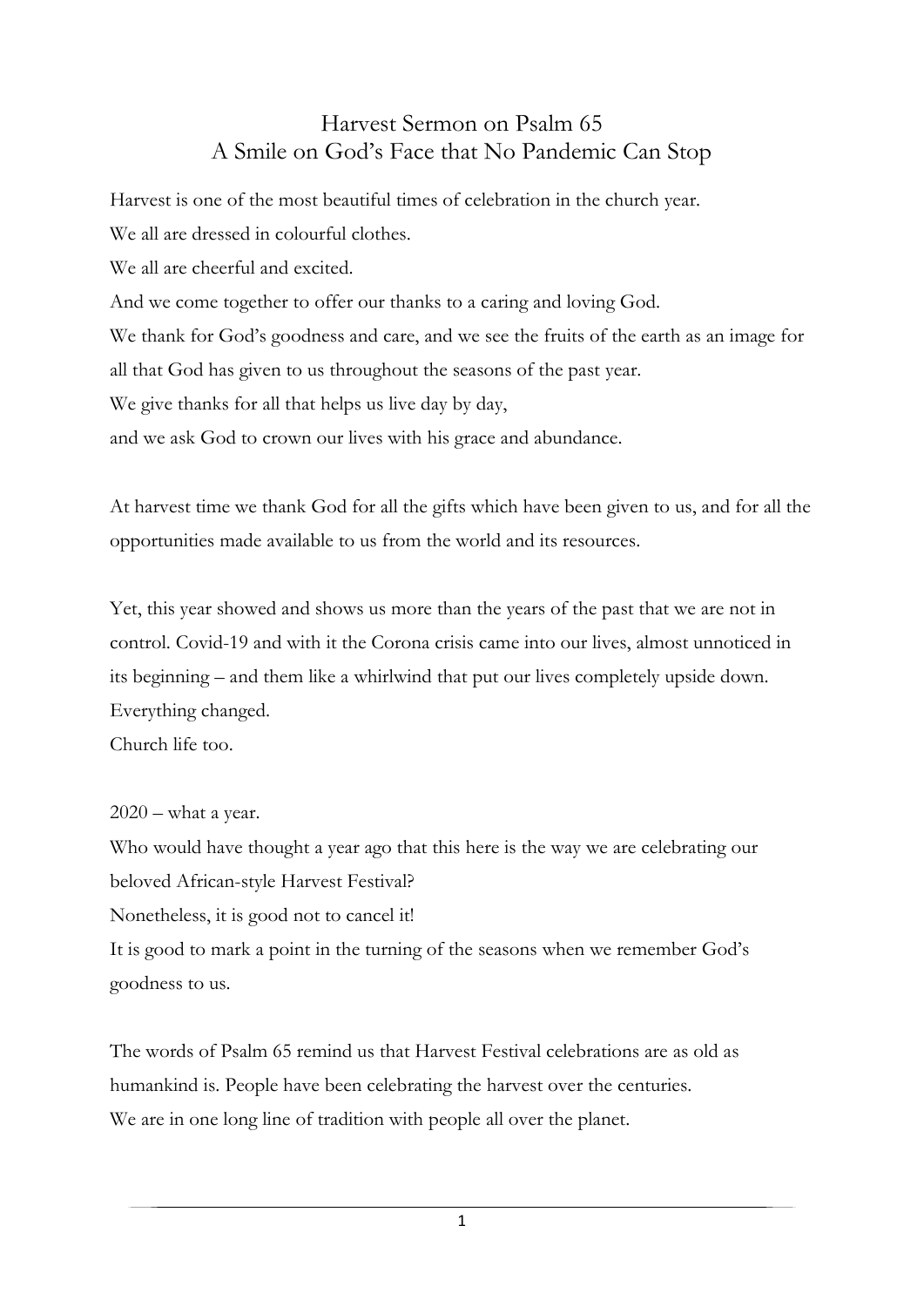Here in the psalm is King David, the great poet of Israel, writing words for the director of music.

Our God is an amazing God, says King David.

God is a God of real abundance.

He lavishes us with good things.

Picture the scene the poet is building up…

You may see carts overflowing with good things as they roll home in the warm evening

sunshine. The tired workers sitting on the top of the corn or the vegetables.

Beautiful landscape, fertile soil, flocks of sheep on a hill…

King David writes of creation shouting for joy and singing.

That's what we are thanking God for today.

We cannot but praise him for it all.

And thank him for our very lives.

Psalm 65 is positive – through and through.

That's what attracted me when I first read it.

It holds a beauty of words and images which is almost overwhelming.

High mountains, roaring seas, crowds of happy people,

morning light and evening sun,

splashing water and golden grain,

tender rain showers and the steady growth of plants,

green pastures with flocks of sheep,

hills & meadows, valleys and rivers...

And as the climax of it all the sentence that God crowns the year with bounty.

Crowns the year… what an expression: the work of the people is crowned by God's

doing. He tops what we can do with his blessing…

Who could ask more?

Psalm 65 is full of praise and joy, goodness and satisfaction. It begins with a God who listens and forgives, who provides a home and feeds.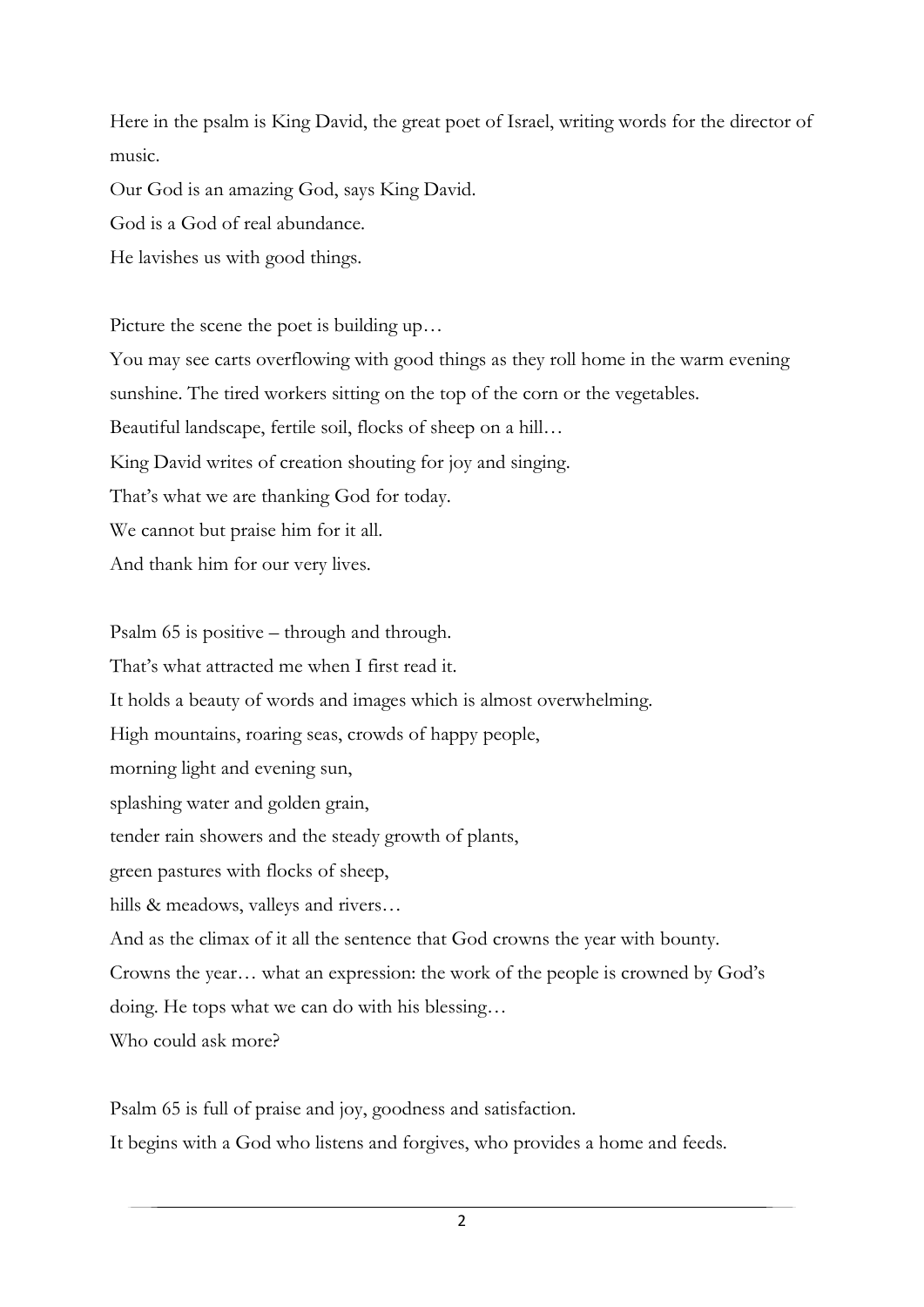The people of the earth celebrate and praise a God who created the earth not as an outsider but from within it…

"You," says the poet, "You, God" visit and water... provide and prepare. God is in there with his people…

God is in the middle of earthly life and cares not only with the most necessary things but with richness and abundance. God is a rain-giver, a gardener, a guardian of a good and beautiful world.

God is a lover… a lover of life and a lover of humanity.

No matter who we are and what we have done, God's grace is always embracing us. God wants us happy, healthy, full of love, wonder and awe.

We are invited to trust that God is in all things, and we shall see the creator in every creature.

Nothing is separating us from God.

The universe is the body of God, earthly life and the divine spirit are knit together and in constant interaction.

In all this, nature (all that has been created: human beings, animals, plants, mountains, seas and skies) is shouting and singing for joy.

What a beauty!

And what hope that lies in such beauty.

"You are the hope of all ends of the earth." (v5)

On days when the newspaper gives us the latest Covid-19 infection numbers,

and tells us of political & racial conflict across the ocean,

when social media publish messages of political leaders denying the ecological and

medical dangers with which humankind has to deal this year,

when the television shows us the desolate faces of hungry and hopeless people in Greek refugee camps,

when we fear for our job and are threatened with a second lockdown,